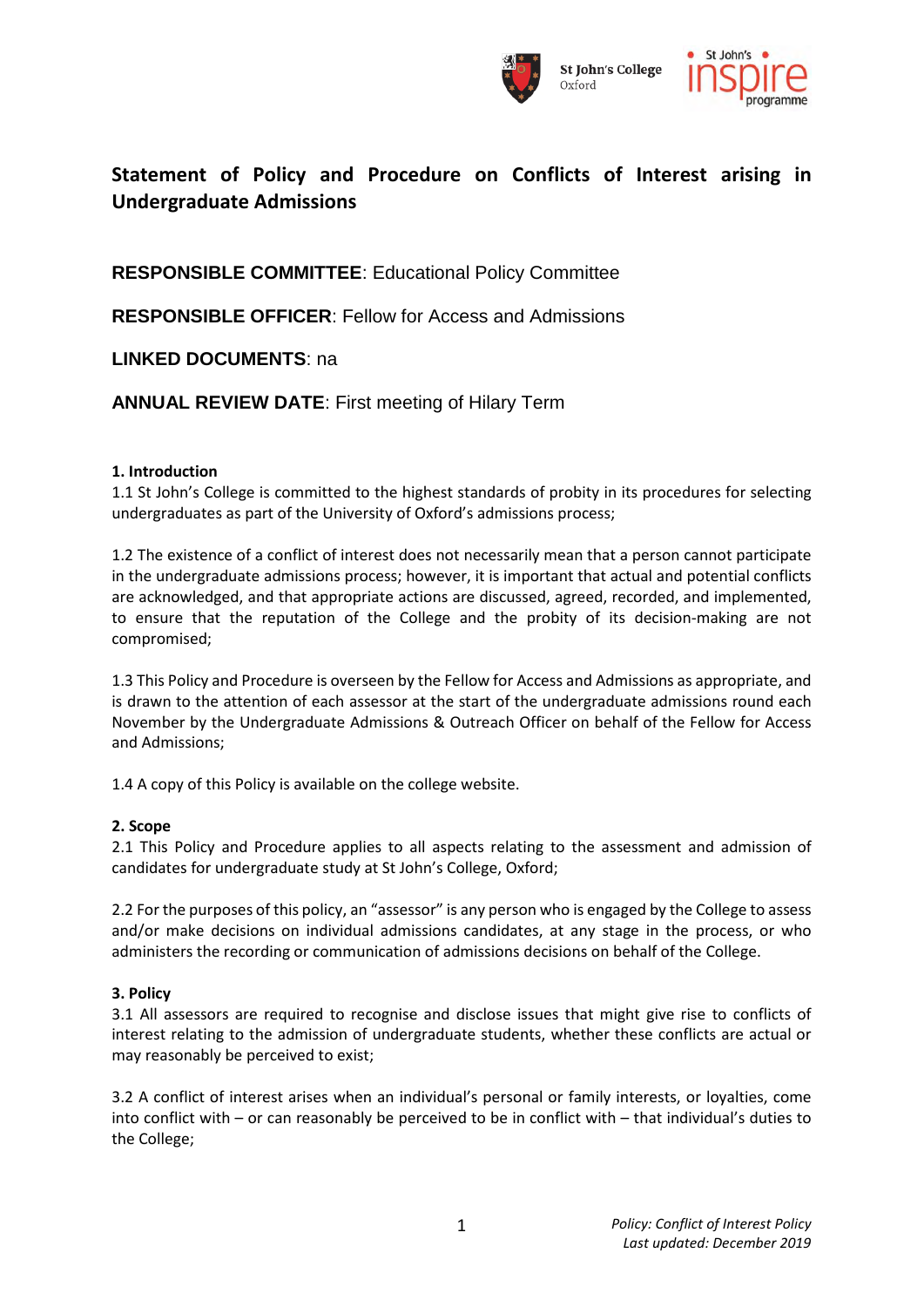

**St John's College** Ovford



3.3 A conflict of interest arising in the context of the undergraduate admissions process must actively be declared under this Policy and Procedure even where the assessor has declared it elsewhere in the College (e.g., if the assessor is a Fellow, as part their annual Trustee declaration; or it is otherwise made known to immediate colleagues);

3.4 The existence of a conflict of interest will depend on an assessor's individual situation. However, assessors should be aware that the following broad categories of actual or perceived conflicts of interest could arise in the context of the undergraduate admissions process:

(a) **Personal** – e.g. the candidate is a relative or friend of the assessor, or the relative of a friend or colleague;

(b) **Pecuniary** – (financial gain) e.g. the assessor, or a partner or spouse where their finances are interdependent, has received remuneration for advice given on Oxford University admissions to any individual or organisation (whether the candidates advised have applied to the College or not);

(c) **Institutional** – e.g. the candidate is a student at a school where the tutor has a formal role in the operation of the school (e.g. as a governor), or where a teacher or governor is a relative or close personal friend, or where the tutor has another significant association (e.g. in promoting the school as an active member of an Old Boys'/Girls' Association);

(d) **A teaching Fellow's role as trustee of the College** – the candidate is connected with an individual who is known to the tutor as a benefactor, potential benefactor, or other significant friend to the College;

3.5 It should be noted that may tutors and others will have perfectly proper dealings with schools and prospective applicants throughout the year as part of their admissions and access/outreach work, and a process for recording and discussing actual or potential conflicts of interest is in no way intended to restrict these proper activities, or to prevent a tutor from being involved with the admission of students from schools with which they have conducted outreach work. However:

(a) assessors who receive gifts or hospitality, from outside the Collegiate University, in connection with admissions and access/outreach work must declare these under this process;

(b) in order to avoid a perception of personal influence, meetings between individual (potential) candidates and College tutors/assessors should not take place between September, following the general Open Day, and the end of the admissions round in January;

3.6 This Policy will be reviewed annually in Hilary term by the Education Policy Committee on behalf of Governing Body. Proposals for amendments arising in the light of experience may be brought forward to that Committee, for recommendation to Governing Body, outside that review cycle.

## **4. Procedure**

4.1 It is an assessor's own responsibility to raise concerns relating to their actual or potential conflicts of interest directly with the Fellow for Access and Admissions at the earliest possible opportunity;

4.2 On having a potential conflict of interest being declared by the assessor to the Fellow for Access and Admissions, the Fellow for Access and Admissions and the assessor will discuss the issue in order to agree the seriousness or otherwise of the conflict and any action required, and to record both the nature of the conflict of interest and any agreed action taken, as part of the admissions process;

4.3 The Fellow for Access and Admissions will report to Education Policy Committee, in a confidential annexe to the annual report on the undergraduate admissions process, outlining the conflicts declared during that admissions round and the actions taken to manage these;